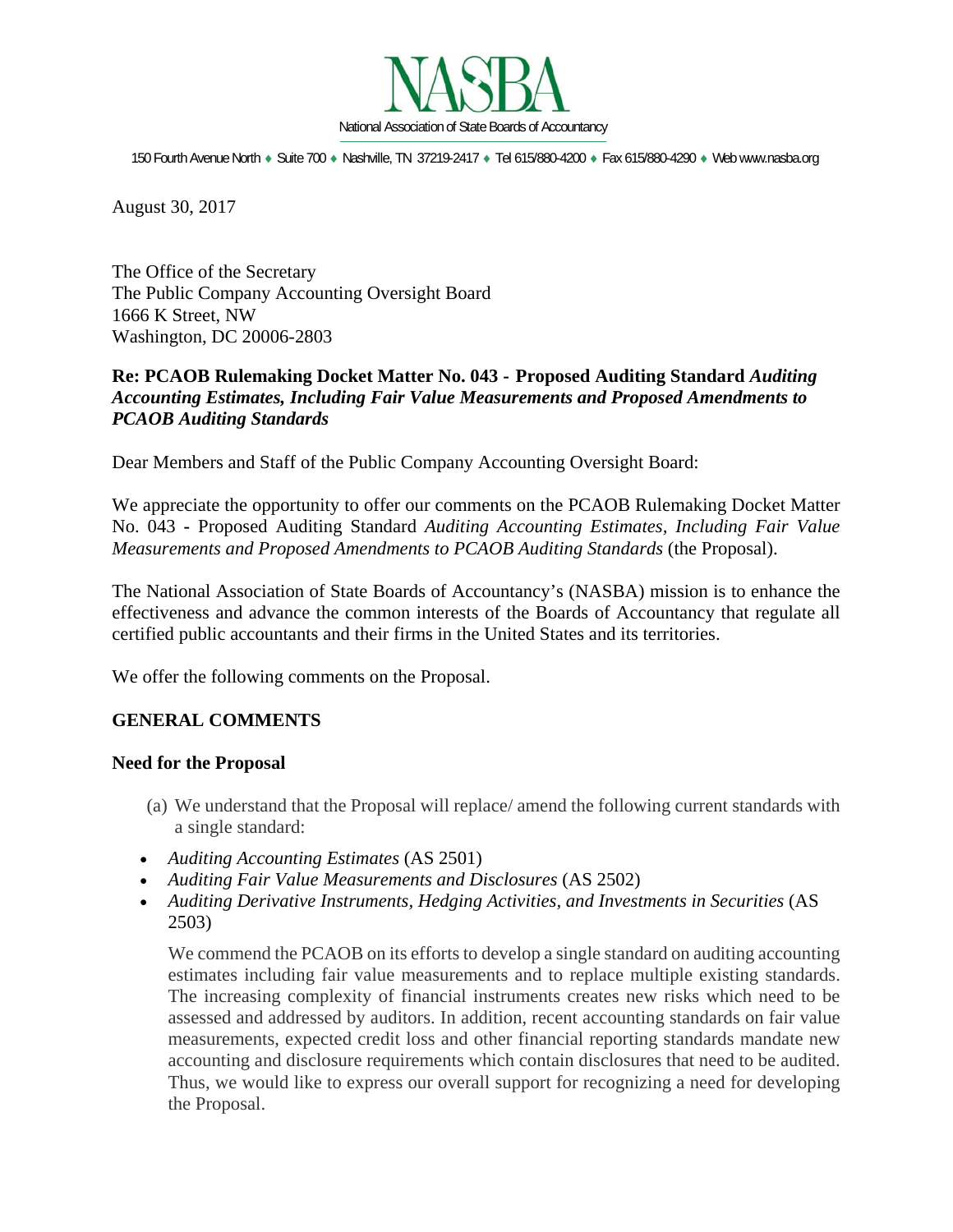The Office of the Secretary The Public Company Accounting Oversight Board August 30, 2017 Page 2 of 4

- (b) It appears that the Proposal has been developed to address findings identified during the PCAOB's inspection process. As State Boards, we would encourage the PCAOB to continue the development of other standards where it believes audit quality can be improved in order to protect the public interest, not just through areas that have been identified during the inspection process. Auditing standards need to align with the accounting guidance at the time the guidance is issued and implemented. Otherwise, there is a risk that the standard setting process can eventually become ineffective and obsolete. For example, as companies move to digital currency auditors may start using big data and other innovations to audit these transactions.
- (c) The proposed amendments do not include consideration of management's controls related to company specialists or company engaged specialists that may be utilized in developing an estimate. We believe management controls over selection and supervision of a company specialist as well as controls over inputs provided to the specialist would be important for the auditor to consider. Application guidance should be provided regarding consideration of these types of controls.

### **Responding to the Risks of Material Misstatement**

Paragraph .07 of the Proposal describes substantive procedures that auditors need to perform in order to respond to the identified and assessed risks of material misstatement associated with accounting estimates.

We recommend adding further application guidance to address situations where an estimate is deemed a low inherent risk, for example, auditing an estimate for the allowance of doubtful accounts and write-offs where the actual historical write offs are immaterial.

### **SPECIFIC QUESTIONS**

*Question 17. Are the scope and objective of the proposed standard clear?* 

We believe that the scope and objective of the Proposal are clear.

*Question 18. Are there challenges in tailoring the scalability of the auditor's response to identified risks of material misstatement as described in the proposal? If so, what are they and how can they be addressed?* 

Further improvements can be made to the Proposal to tailor the audit response based on the level of inherent risk associated with different types of estimates. For example, the amount of audit effort related to the estimate of the useful life of depreciable assets will likely differ significantly from auditing valuations of private investments.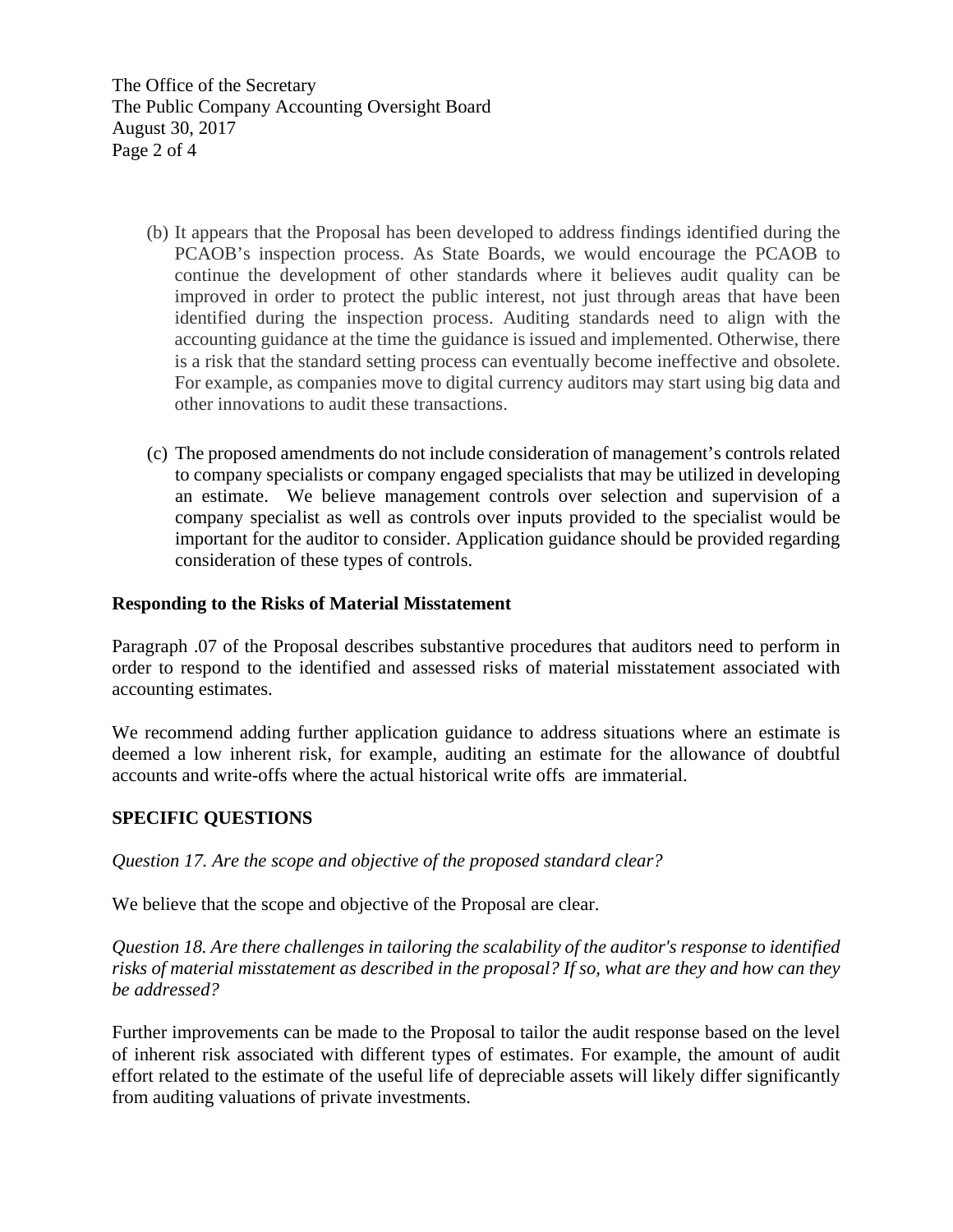The Office of the Secretary The Public Company Accounting Oversight Board August 30, 2017 Page 3 of 4

*Question 19. Should the proposed standard limit the auditor's selection of an approach and, if so, under what circumstances?* 

The audit approach is a matter of professional judgement which should be documented by the auditor. Thus, we don't believe that the Proposal should limit the auditor's selection of the audit approach.

*Question 20. Are the proposed requirements for evaluating the company's method used to develop accounting estimates clear? Are there other matters that are important to evaluating a method that should be included in the proposed requirements?* 

- (a) We recommend including additional application guidance on auditing internal controls and management's process of developing estimates.
- (b) We believe that the Proposal should include further discussion on the auditor's consideration of management's bias. For example, if the company historically records estimates on the high end of the range and subsequently moves to the lower end of the range, auditors should consider performing additional procedures to obtain a reasonable assurance that the shift in developing the current estimate is supported by a rational change in conditions impacting the estimate.

# *Question 21. Are there any further requirements regarding testing internal data or evaluating the relevance and reliability of external data that the Board should consider?*

We recommend including additional guidance in circumstances where the auditor's specialist is required to evaluate work performed by the management's specialist. For example, if management's specialist is using a proprietary model, what special procedures might the auditor or auditor's specialist perform in auditing this estimate.

*Question 23. Are the proposed requirements for the auditor to identify significant assumptions and to evaluate whether the company has a reasonable basis for significant assumptions used clear? Do those requirements pose any practical difficulties and, if so, how could the proposed standard be revised to address those difficulties*?

Paragraph 16b (i-v) discusses information the auditor will use to evaluate significant assumptions. We recommend including application guidance outlining the level and amount of documentation expected from auditors to comply with the standard requirements.

*Question 28. Are the proposed requirements for developing an independent expectation when using the company's data, assumptions, or methods clear?*